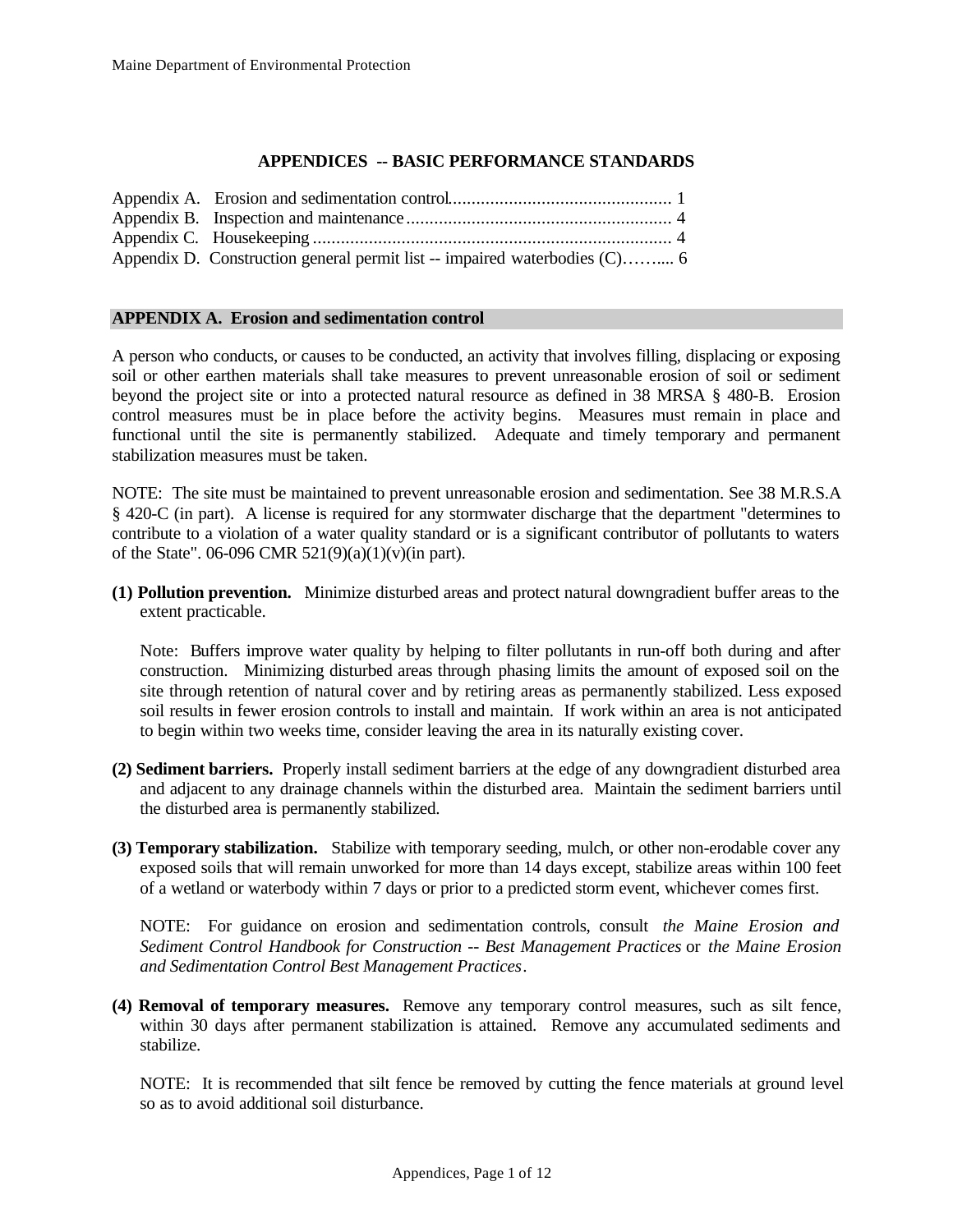- **(5) Permanent stabilization.** If the area will remain unworked for more than one year or has been brought to final grade, then provide permanent stabilization using vegetation through planting, seeding, sod, or through the use of permanent mulch or riprap. If using vegetation for stabilization, select the proper vegetation for the light, moisture, and soil conditions; amend areas of disturbed subsoils with topsoil or other organic amendments; protect seeded areas with mulch or, if necessary, erosion control blankets; and schedule sodding, planting, and seeding so to avoid die-off from summer drought and fall frosts. Newly seeded or sodded areas must be protected from vehicle traffic, excessive pedestrian traffic, and concentrated runoff until the vegetation is well-established. If necessary, areas must be reworked and restabilized if germination is sparse, plant coverage is spotty, or topsoil erosion is evident. One or more of the following may apply to a particular site.
	- **(a) Seeded areas.** For seeded areas, permanent stabilization means an 90% cover of the disturbed area with mature, healthy plants with no evidence of washing or rilling of the topsoil.
	- **(b) Sodded areas.** For sodded areas, permanent stabilization means the complete binding of the sod roots into the underlying soil with no slumping of the sod or die-off.
	- **(c) Permanent Mulch.** For mulched areas, permanent mulching means total coverage of the exposed area with an approved mulch material. Erosion Control Mix may be used as mulch for permanent stabilization according to the approved application rates and limitations.
	- **(d) Riprap.** For areas stabilized with riprap, permanent stabilization means that slopes stabilized with riprap have an appropriate backing of a well-graded gravel or approved geotextile to prevent soil movement from behind the riprap. Stone must be sized appropriately. It is recommended that angular stone be used.
	- **(e) Agricultural use.** For construction projects on land used for agricultural purposes (e.g., pipelines across crop land), permanent stabilization may be accomplished by returning the disturbed land to agricultural use.
	- **(f) Paved areas.** For paved areas, permanent stabilization means the placement of the compacted gravel subbase is completed.
	- **(g) Ditches, channels, and swales.** For open channels, permanent stabilization means the channel is stabilized with mature vegetation at least three inches in height, with well-graded riprap, or with another non-erosive lining capable of withstanding the anticipated flow velocities and flow depths without reliance on check dams to slow flow. There must be no evidence of slumping of the lining, undercutting of the banks, or down-cutting of the channel.
- **(6) Winter Construction.** "Winter construction" is construction activity performed during the period from November 1 through April 15. If areas within the construction activity are not stabilized with temporary or permanent measures outlined above by November 15, then the site must be protected with additional stabilization measures that are specific to winter conditions. No more than one acre of the site may be without stabilization at one time.
	- **(a) Site Stabilization.** For winter stabilization, hay mulch is applied at twice the standard temporary stabilization rate. At the end of each construction day, areas that have been brought to final grade must be stabilized. Mulch may not be spread on top of snow.
	- **(b) Sediment Barriers.** All areas within 100 feet of a protected natural resource must be protected with a double row of sediment barriers.
	- **(c) Ditch.** All vegetated ditch lines that have not been stabilized by November 1, or will be worked during the winter construction period, must be stabilized with an appropriate stone lining backed by an appropriate gravel bed or geotextile unless specifically released from this standard by the department.
	- **(d) Slopes.** Mulch netting must be used to anchor mulch on all slopes greater than 8% unless erosion control blankets or erosion control mix is being used on these slopes.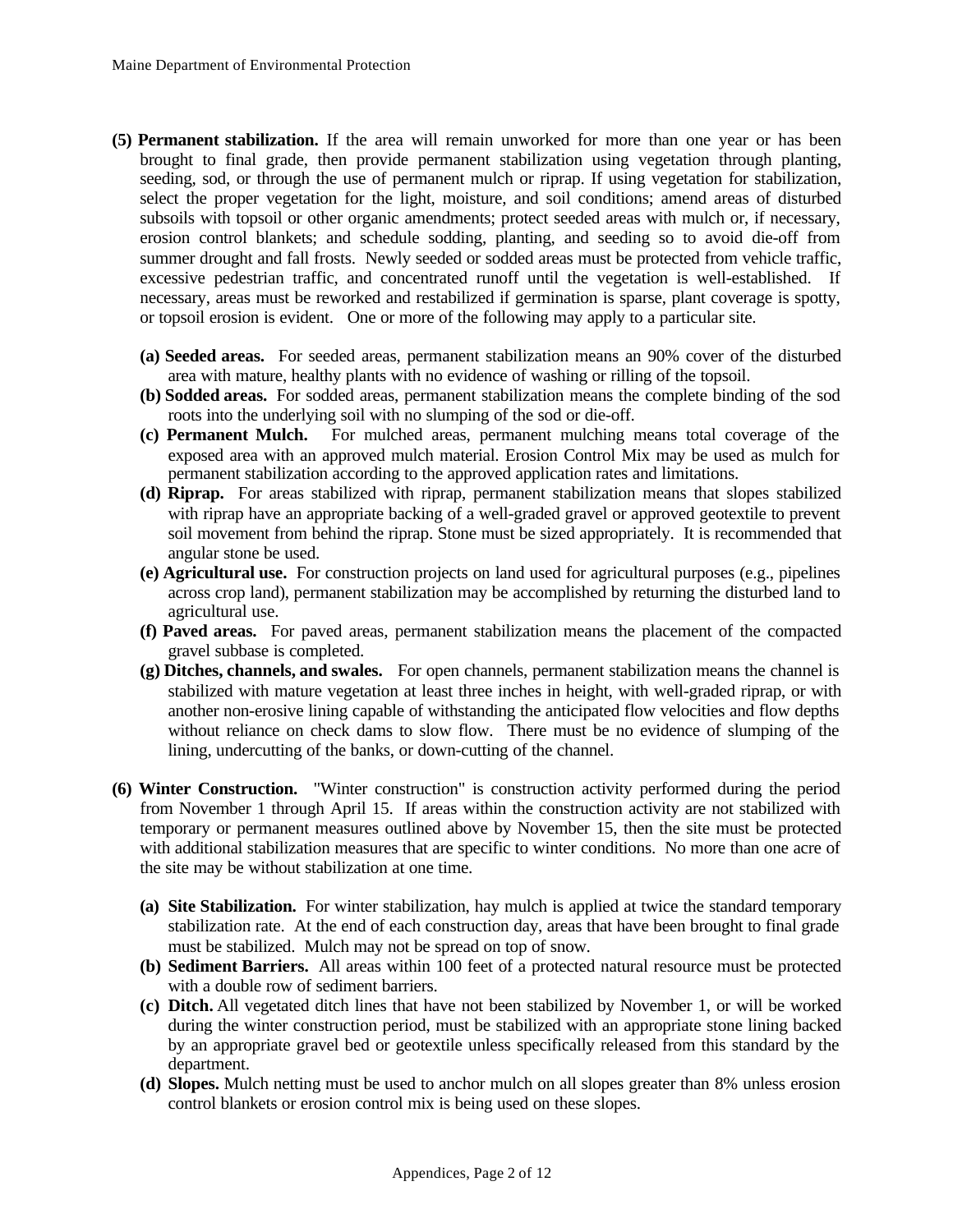NOTE: For additional guidance on winter construction standards, contact the Department for a copy of the *draft Winter Construction Standards and Guidelines for Stabilizing Sites for Winter Construction*.

**(7) Stormwater channels.** Ditches, swales, and other open stormwater channels must be designed, constructed, and stabilized using erosion and sedimentation control best management practices that achieve long term erosion control. Ditches, swales and other open stormwater channels must be sized to handle, at a minimum, the expected volume and rate of runoff from a 10-year frequency storm. They must be stabilized with vegetation, riprap, or other non-erosive lining appropriate to the slope, soil, drainage condition and expected runoff velocity. Permanent stabilization for channels is addressed under Appendix A(5)(g) above.

NOTE: (1) The channel should receive adequate routine maintenance to maintain capacity and prevent or correct any erosion of the channel's bottom or sideslopes. (2) When the watershed draining to a ditch or swale is less than 1 acre of total drainage and less than ¼ acre of impervious area, diversion of runoff to adjacent wooded or otherwise vegetated buffer areas is encouraged where the opportunity exists.

**(8) Roads.** Gravel and paved roads must be designed and constructed with crowns or other measures, such as water bars, to ensure that stormwater is delivered immediately to adjacent stable ditches, vegetated buffer areas, catch basin inlets, or street gutters.

NOTE: (1) Gravel and paved roads should be maintained so that they continue to conform to this standard in order to prevent erosion problems. (2) The department recommends that impervious surfaces, including roads, be designed and constructed so that stormwater is distributed in sheet flow to natural vegetated buffer areas wherever such areas are available. Road ditches should be designed so that stormwater is frequently (at least every 100 to 200 feet) discharged via ditch turnouts in sheet flow to adjacent natural buffer areas wherever possible.

- **(9) Culverts.** Culverts must be sized to avoid unintended flooding of upstream areas or frequent overtopping of roadways. Culvert inlets must be protected with appropriate materials for the expected entrance velocity, and protection must extend at least as high as the expected maximum elevation of storage behind the culvert. Culvert outlet design must incorporate measures, such as aprons or plunge pools, to prevent scour of the stream channel. Outlet protection measures must be designed to stay within the channel limits. The design must take account of tailwater depth.
- **(10) Parking areas**. Parking areas must be constructed to ensure runoff is delivered to adjacent swales, catch basins, curb gutters, or buffer areas without eroding areas downslope. The parking area's subbase compaction and grading must be done to ensure runoff is evenly distributed to adjacent buffers or side slopes. Catch basins must be located and set to provide enough storage head at the inlet so to allow inflow of peak runoff rates without by-pass of runoff to other areas.
- NOTE: Other or additional standards than those provided in Appendix A may apply, under the Natural Resources Protection Act, to a project located in or adjacent to a protected natural resource.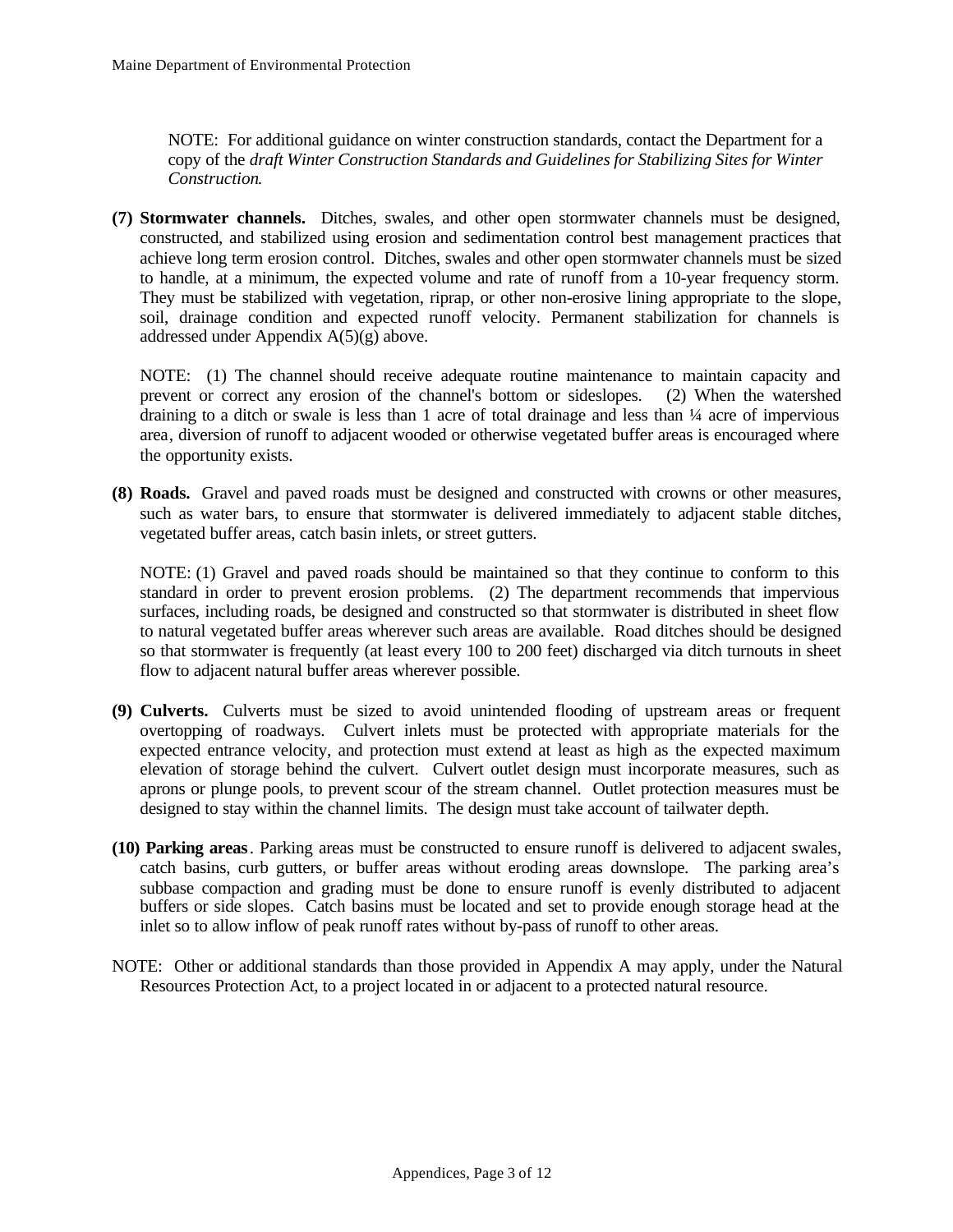#### **APPENDIX B. Inspection and maintenance**

- **(1) Inspection and maintenance.** Inspect disturbed and impervious areas, and erosion and stormwater control measures, areas used for storage that are exposed to precipitation, and locations where vehicles enter or exit the parcel at least once a week and before and after a storm event, prior to completion of permanent stabilization. A person with knowledge of erosion and stormwater control, including the standards in this permit and any departmental companion document to this permit, must conduct the inspection. This person must be identified in the inspection log. If best management practices (BMPs) need to be modified or if additional BMPs are necessary, implementation must be completed within 7 calendar days and prior to any storm event (rainfall). All measures must be maintained in effective operating condition until areas are permanently stabilized.
- **(2) Inspection log (report).** A log (report) must be kept summarizing the scope of the inspection, name(s) and qualifications of the personnel making the inspection, the date(s) of the inspection, and major observations relating to operation of erosion and sedimentation controls and pollution prevention measures. Major observations must include: BMPs that need to be maintained; location(s) of BMPs that failed to operate as designed or proved inadequate for a particular location; and location(s) where additional BMPs are needed that did not exist at the time of inspection. Follow-up to correct deficiencies or enhance controls must also be indicated in the log and dated, including what action was taken and when.

#### **APPENDIX C. Housekeeping**

These performance standards apply to all sites.

- **(1) Spill prevention.** Controls must be used to prevent pollutants from construction and waste materials stored on-site, including storage practices to minimize exposure of the materials to stormwater, and appropriate spill prevention, containment, and response planning and implementation.
- **(2) Groundwater protection.** During construction, liquid petroleum products and other hazardous materials with the potential to contaminate groundwater may not be stored or handled in areas of the site draining to an infiltration area. An "infiltration area" is any area of the site that by design or as a result of soils, topography and other relevant factors accumulates runoff that infiltrates into the soil. Dikes, berms, sumps, and other forms of secondary containment that prevent discharge to groundwater may be used to isolate portions of the site for the purposes of storage and handling of these materials.

NOTE: Lack of appropriate pollutant removal best management practices (BMPs) may result in violations of the groundwater quality standard established by 38 M.R.S.A. §465-C(1). Any project proposing infiltration of stormwater must provide adequate pre-treatment of stormwater prior to discharge of stormwater to the infiltration area, or provide for treatment within the infiltration area, in order to prevent the accumulation of fines, reduction in infiltration rate, and consequent flooding and destabilization. Many pollutants found in stormwater accumulate in the soils in infiltration areas and are released due to chemical changes that occur in the infiltration area over time. Consequently, runoff quality often underestimates the long-term adverse effects on groundwater quality due to these contaminants, and cannot be used as a direct indicator of anticipated adverse effects. Maintenance of the infiltration area to prevent clogging by fine sediments or accumulation of organic matter, and to prevent development of anaerobic conditions, or other conditions that could increase the risk of pollutant discharge from the infiltration area, may be necessary.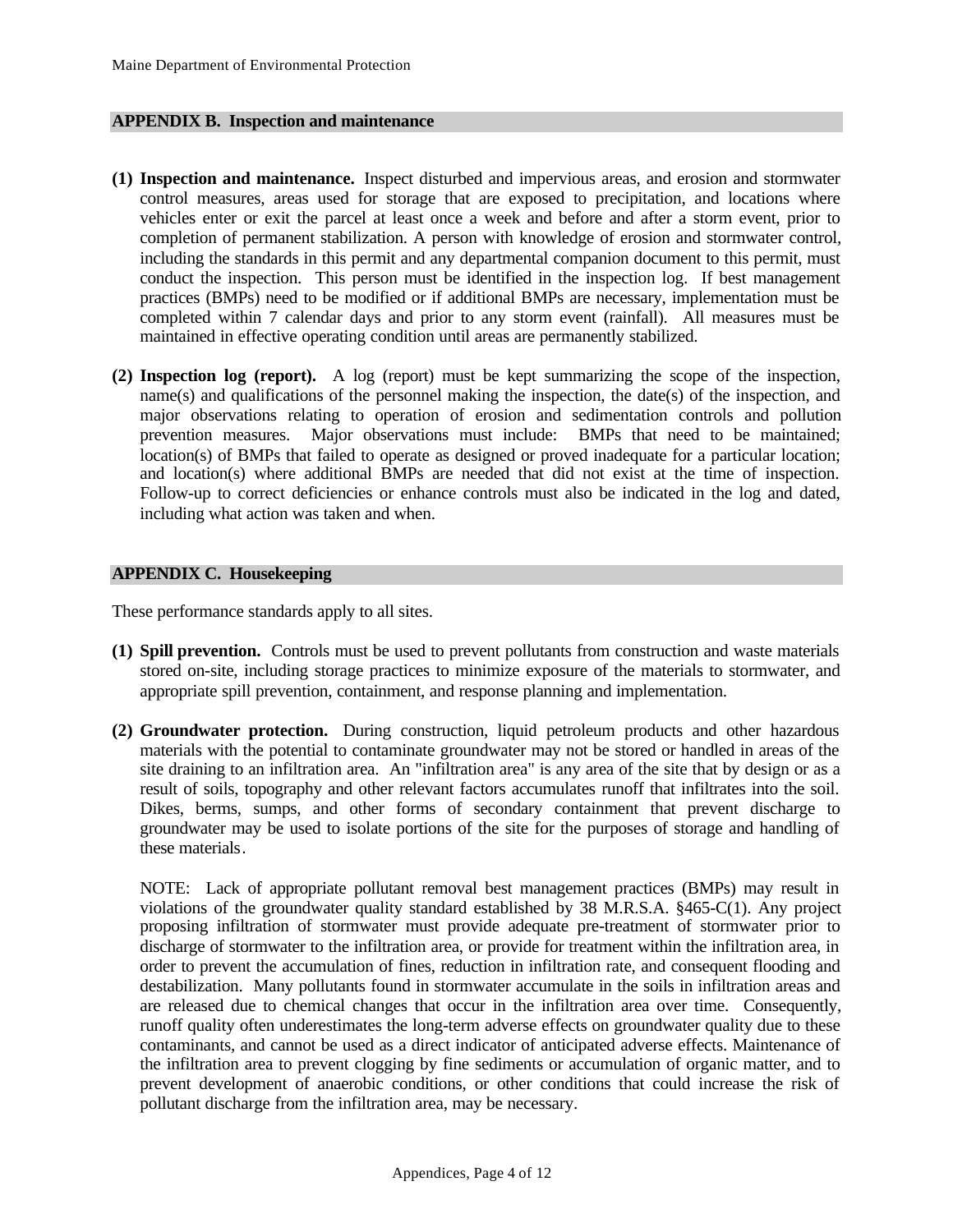**(3) Fugitive sediment and dust.** Actions must be taken to ensure that activities do not result in noticeable erosion of soils or fugitive dust emissions during or after construction. Oil may not be used for dust control.

Examples of BMPS -- Operations during wet months, that experience tracking of mud off the construction site onto public roads, should provide for sweeping of road areas at least once a week and prior to significant storm events. Where chronic mud tracking occurs, a stabilized construction entrance should be provided. Operations during dry months, that experience fugitive dust problems, should wet down the access roads once a week or more frequently if needed.

NOTE: Dewatering a stream without a permit from the department violates state water quality standards and the Natural Resources Protection Act.

**(4) Debris and other materials.** Litter, construction debris, and construction chemicals exposed to stormwater must be prevented from becoming a pollutant source.

NOTE: Construction activities are required to comply with applicable provision of rules related to solid, universal, and hazardous waste:

Maine solid waste and hazardous waste management rules; Maine hazardous waste management rules; Maine oil conveyance and storage rules; and Maine pesticide requirements.

**(5) Trench or foundation de-watering.** Trench de-watering is the removal of water from trenches, foundations, coffer dams, ponds, and other areas within the construction area that retain water after excavation. In most cases the collected water is heavily silted and hinders correct and safe construction practices. The collected water removed from the ponded area, either through gravity or pumping, must be spread through natural wooded buffers or removed to areas that are specifically designed to collect the maximum amount of sediment possible, like a cofferdam sedimentation basin. Avoid allowing the water to flow over disturbed areas of the site.

NOTE: For guidance on de-watering controls, consult the Maine Department of Transportation's (MDOT's) *Best Management Practices for Erosion and Sedimentation Control*.

- **(6) Non-stormwater discharges.** Identify and prevent contamination by non-stormwater discharges. Where allowed non-stormwater discharges exist, they must be identified and steps should be taken to ensure the implementation of appropriate pollution prevention measures for the non-stormwater component(s) of the discharge. Authorized non-stormwater discharges are:
	- (i) Discharges from firefighting activity;
	- (ii) Fire hydrant flushings; $<sup>1</sup>$ </sup>

l

(iii) Vehicle washwater if detergents are not used and washing is limited to the exterior of vehicles (engine, undercarraige and transmission washing is prohibited);

(iv) Dust control runoff in accordance with permit conditions and Appendix  $(C)(3)$ ;

(v) Routine external building washdown, not including surface paint removal, that does not involve detergents;

 $1$  This non-stormwater discharge is authorized under this general permit until the Department issues a separate general permit containing requirements specific to this type of discharge, which would replace this authorization.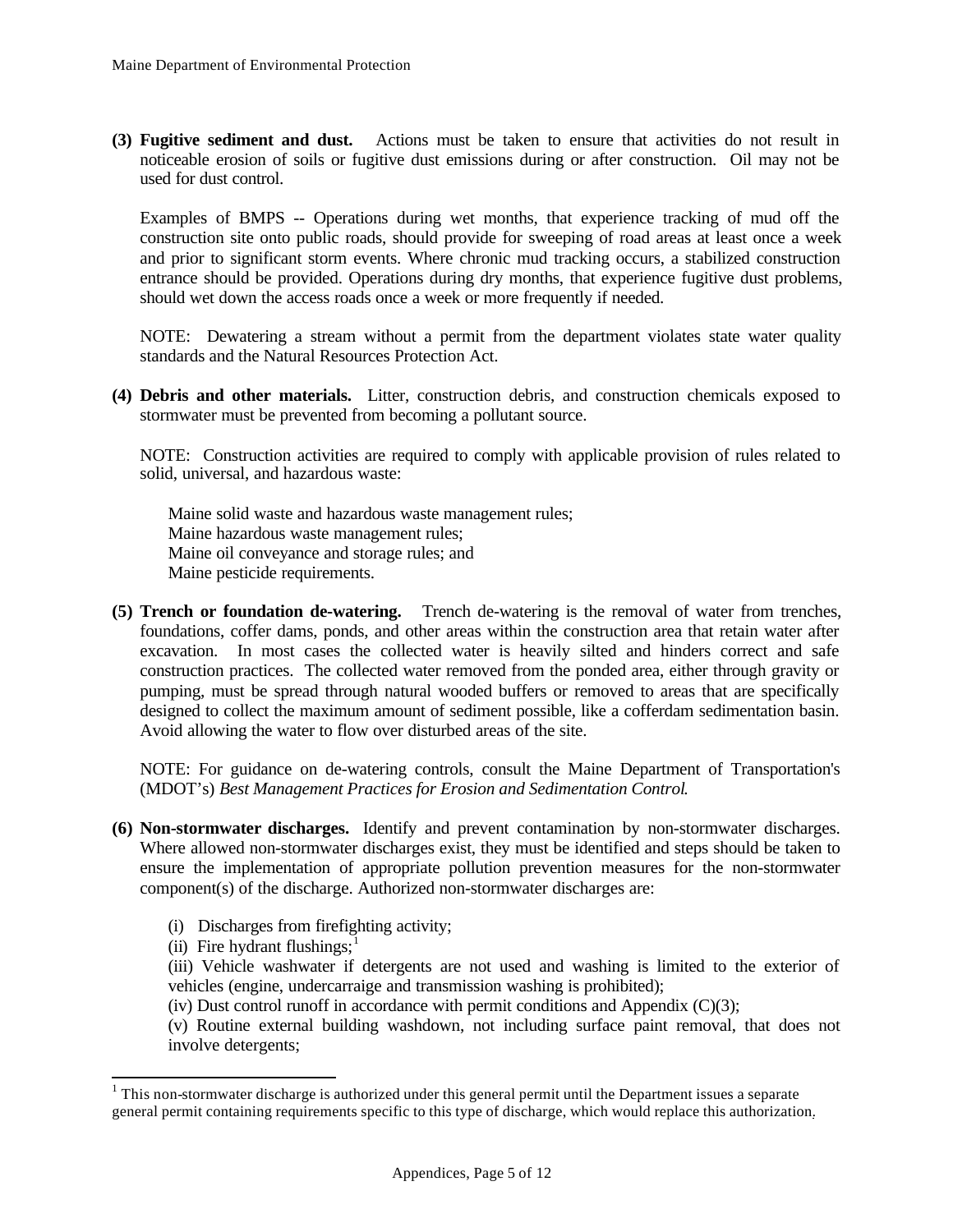- (vi) Pavement washwater (where spills/leaks of toxic or hazardous materials have not occurred, unless all spilled material had been removed) if detergents are not used;
- (vii) Uncontaminated air conditioning or compressor condensate;
- (viii) Uncontaminated groundwater or spring water;
- (ix) Foundation or footer drain-water where flows are not contaminated; and
- $(x)$  Uncontaminated excavation dewatering (see requirements in Appendix  $C(5)$ ).
- (vi) Potable water sources including waterline flushings. $<sup>2</sup>$ </sup>

Allowable non-stormwater discharges cannot be authorized under this permit unless they are directly related to and originate from a construction site or dedicated support activity (e.g., a pressure washing company cannot broadly use this general permit for their business operations, because general vehicle washing is not associated with a construction site). It is not necessary to list these sources of nonstormwater in the NOI.

## **APPENDIX D. Construction General Permit List -- Impaired Waterbodies (C)**

| <b>HUC</b>       | <b>LAKE NAME</b>  | LAKE<br>ID | <b>LAKE</b><br><b>AREA</b><br>$(\text{acres})$ | TOWN*                                | TMDL year approved by<br>EPA (impaired use) |
|------------------|-------------------|------------|------------------------------------------------|--------------------------------------|---------------------------------------------|
| IME 0101000413 * | IMADAWASKA L      | 1802       | 1526                                           | T <sub>16</sub> R <sub>04</sub> WELS | 2000 (Prim. contact)                        |
| ME 0103000308 *  | SEBASTICOOK L     | 2264       | 4288                                           | <b>NEWPORT</b>                       | 2001 (Prim. contact)                        |
| ME 0103000309 *  | <b>CHINAL</b>     | 5448       | 3845                                           | ICHINA                               | 2001 (Prim. contact)                        |
| ME 0103000310 *  | <b>IEAST P</b>    | 5349       | 1823                                           | <b>SMITHFIELD</b>                    | 2001 (Prim. contact)                        |
| ME 0103000311 *  | COBBOSSEECONTEE L | 5236       | 5543                                           | IWINTHROP                            | 2000 (Prim. contact)                        |

## **Category 4-A: Lake Waters with Impaired Use, TMDL Completed**

# **Category 5-A: Lake Waters Needing TMDLs**

| <b>HUC</b>         |            | <b>LAKE NAME</b>  | <b>LAKE</b><br>ID | <b>LAKE</b><br>AREA<br>(acres) | TOWN*                 | <b>IMPAIRED USE</b> |
|--------------------|------------|-------------------|-------------------|--------------------------------|-----------------------|---------------------|
| ME 010100030       | $\star$    | <b>CROSS L</b>    | 1674              | 2515                           | <b>T17 05 WELS</b>    | Prim. Cont.         |
| ME 010100030<br>З  |            | DAIGLE P          | 1665              | 36                             | NEW CANADA            | Prim. Cont.         |
| IME 010100041<br>2 |            | * IARNOLD BROOK L | 409               | 395                            | <b>PRESQUE ISLE</b>   | Prim. Cont.         |
| ME 010100041       |            | * ECHOL           | 1776              | 90                             | PRESQUE ISLE          | Prim. Cont.         |
| ME 010100041       | $^{\star}$ | TRAFTON L         | 9779              | 85                             | <b>LIMESTONE</b>      | Prim. Cont.         |
| ME 010100041<br>3  |            | * IMONSON P       | 1820              | 160                            | <b>FORT FAIRFIELD</b> | Prim. Cont.         |

 $2$  See previous footnote.

l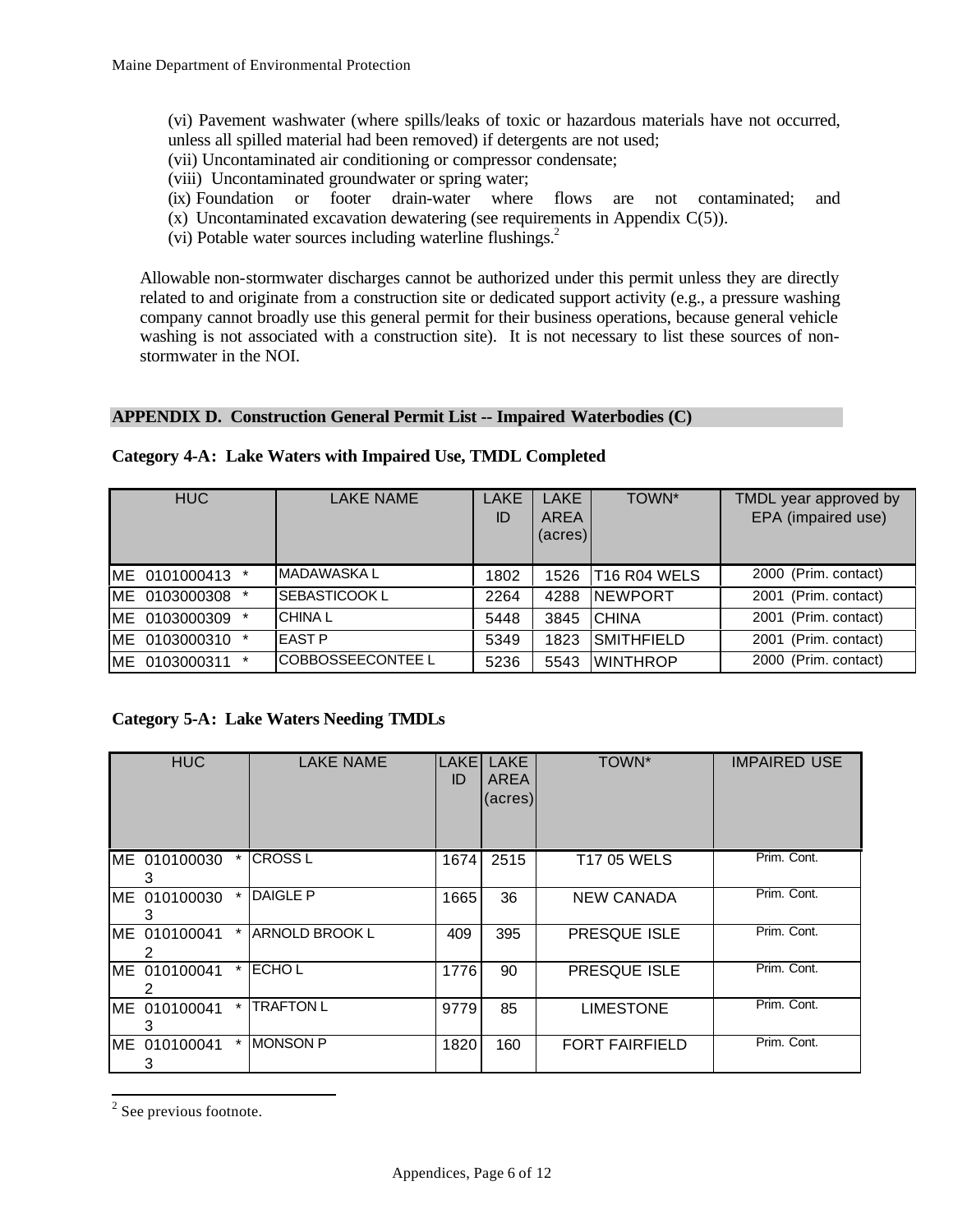| ME 010100050                   |         | <b>CHRISTINA RESERVOIR</b>  | 9525 | 400  | <b>FORT FAIRFIELD</b> | Prim. Cont.         |
|--------------------------------|---------|-----------------------------|------|------|-----------------------|---------------------|
| ME 010200051                   |         | * HERMON P                  | 2286 | 461  | <b>HERMON</b>         | Prim. Cont.         |
| ME 010300030<br>5              | $\star$ | <b>TOOTHAKER P</b>          | 2336 | 30   | <b>PHILLIPS</b>       | Prim. Cont.         |
| ME 010300030<br>9              | $\star$ | LOVEJOY P                   | 5176 | 324  | <b>ALBION</b>         | Prim. Cont.         |
| ME 010300030<br>9              |         | * UNITY P                   | 5172 | 2528 | <b>UNITY</b>          | Prim. Cont.         |
| ME 010300031                   |         | * NARROWS P (UPPER)         | 98   | 279  | <b>WINTHROP</b>       | Decl. Trend (DO)    |
| ME 010300031                   |         | PLEASANT (MUD) P            | 5254 | 746  | <b>GARDINER</b>       | Prim. Cont.         |
| ME 010300031                   |         | <b>COBBOSSEECONTEE (LT)</b> | 8065 | 75   | <b>WINTHROP</b>       | Prim. Cont.         |
| ME 010300031                   |         | ANNABESSACOOK L             | 9961 | 1420 | <b>MONMOUTH</b>       | Prim. Cont.         |
| ME 010300031<br>2              |         | <b>WEBBER P</b>             | 5408 | 1201 | <b>VASSALBORO</b>     | Prim. Cont.         |
| ME 010300031<br>2              |         | <b>TOGUS P</b>              | 9931 | 660  | <b>AUGUSTA</b>        | Prim. Cont.         |
| ME 010300031<br>2              |         | THREECORNERED P             | 5424 | 182  | <b>AUGUSTA</b>        | Prim. Cont.         |
| ME 010300031<br>2              | $\star$ | <b>THREEMILE P</b>          | 5416 | 1162 | <b>CHINA</b>          | Prim. Cont.         |
| ME 010400021<br>0              |         | <b>SABATTUS P</b>           | 3796 | 1962 | <b>GREENE</b>         | Prim. Cont.         |
| ME 010500022                   |         | <b>LILLY P</b>              | 83   | 29   | <b>ROCKPORT</b>       | Prim. Cont.         |
| ME 010500030<br>3              |         | <b>DUCKPUDDLE P</b>         | 5702 | 293  | <b>NOBLEBORO</b>      | Prim. Cont.         |
| ME 010600010                   | $\star$ | <b>HIGHLAND L</b>           | 3454 | 1401 | <b>BRIDGTON</b>       | Decl. Trend (DO)    |
| ME 010600010<br>1              | $\star$ | LONG <sub>L</sub>           | 5780 | 4867 | <b>BRIDGTON</b>       | Decl. Trend (DO)    |
| ME 010600010<br>3              |         | * HIGHLAND (DUCK) L         | 3734 | 634  | <b>FALMOUTH</b>       | Decl. Trend(Transp) |
| ME 010600030<br>$\overline{2}$ |         | * MOUSAM L                  | 3838 | 900  | <b>ACTON</b>          | Decl. Trend(Transp) |

\*The town name is included to help identify where a lake is located, as there are sometimes multiple lakes with the same name. The watershed of a lake may include several towns.

|  | Category 4-A. Rivers and Streams with Impaired Use -- TMDL Complete |  |
|--|---------------------------------------------------------------------|--|
|  |                                                                     |  |

| <b>ASSESSMENT</b><br>UNIT (HUC) | <b>SEGID ISEGNAME</b>                                                             | ZF.  | <b>ISEGSI ISEGCLAS</b> | <b>IMPAIRED</b><br><b>USE</b> | <b>TMDL</b><br>APPROVED |
|---------------------------------|-----------------------------------------------------------------------------------|------|------------------------|-------------------------------|-------------------------|
|                                 | ME0101000504 152R01 Meduxnekeag River<br>below confluence with S<br><b>Branch</b> | 22.1 | <b>Class B</b>         | Aquatic Life                  | 2001                    |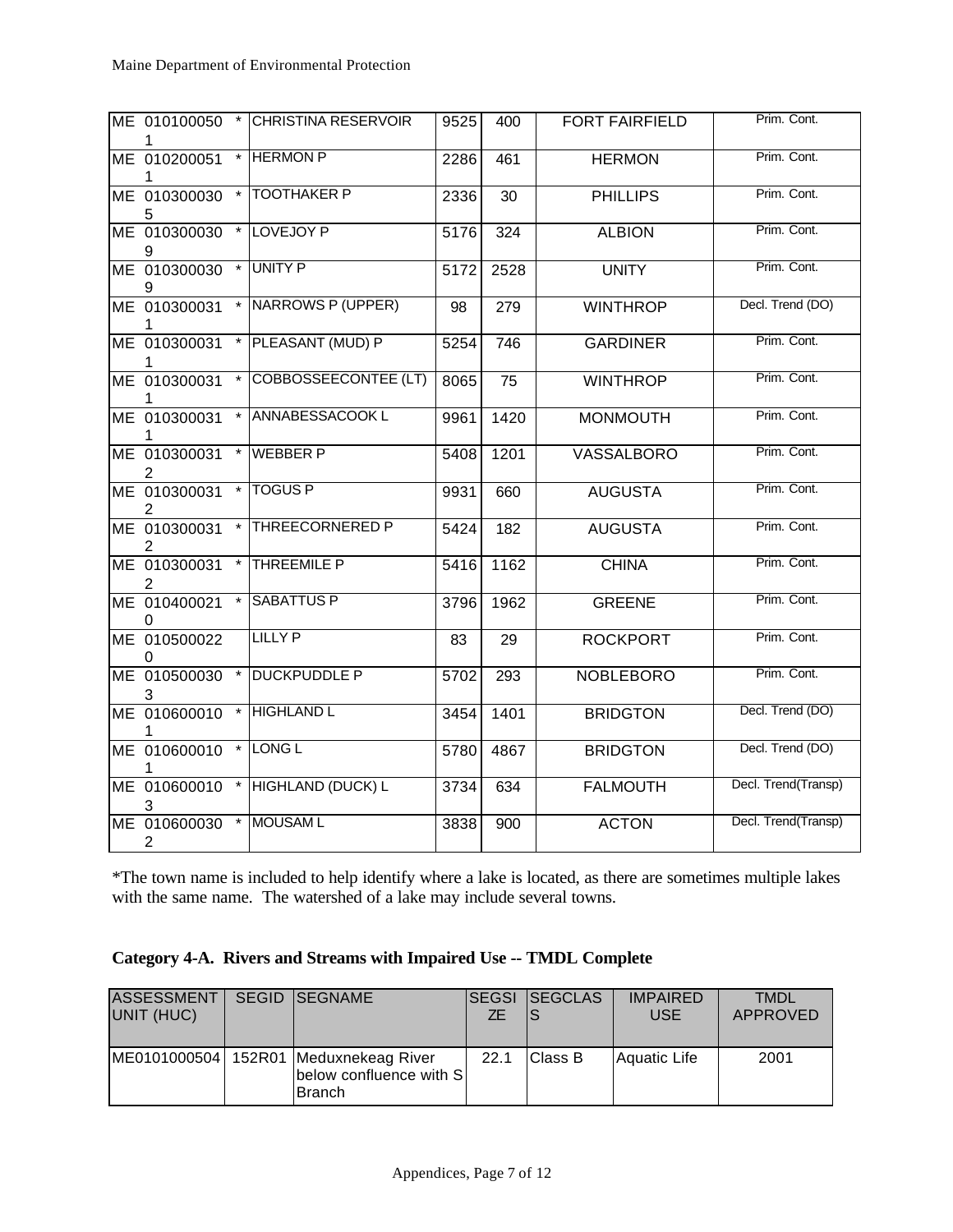| ME0106000103 | 609R | Presumpscot R, main<br>stem, below Sacarappa<br>Dam        | 6.9  | Class C   | Aquatic Life | 1998 |
|--------------|------|------------------------------------------------------------|------|-----------|--------------|------|
| ME0106000302 | 628R | Mousam R, main stem,<br>below Rt. 224 bridge in<br>Sanford | 20.5 | Class B.C | Aquatic Life | 2001 |
| ME0106000305 | 630R | Salmon Falls R, main<br>stem, Town of Berwick<br>only      | 27.1 | Class B.C | Aquatic Life | 1999 |

|                  | Category 5-A. Rivers and Streams with Impaired Use (other than those listed in 5-B through 5-D) |  |  |
|------------------|-------------------------------------------------------------------------------------------------|--|--|
| (TMDL Required). |                                                                                                 |  |  |

| <b>ASSESSMENT</b><br>UNIT (HUC) | <b>SEGID</b> | <b>SEGNAME</b>                                                         | <b>SEGSI</b><br><b>ZE</b> | <b>SEG</b><br><b>CLASS</b> | <b>IMPAIRED</b><br><b>IUSE</b>                                   | CAUSE(S)                                       | <b>POTENTIAL</b><br>SOURCE(S)    |
|---------------------------------|--------------|------------------------------------------------------------------------|---------------------------|----------------------------|------------------------------------------------------------------|------------------------------------------------|----------------------------------|
| ME0101000412                    | 140R01       | Presque Isle Stream,<br>Castle Hill, Mapleton<br>and Presque Isle only | 11.5                      |                            | Class B Aquatic life                                             | <b>Dissolved</b><br>oxygen<br><b>Nutrients</b> | Agric NPS<br>Water<br>withdrawal |
| ME0101000412                    |              | 140R02 Dudley Brook<br>(Chapman)                                       | 4.7                       |                            | Class A Aquatic life                                             | Aq life criteria                               | Agric NPS                        |
| ME0101000413                    | 142R01       | Caribou Stream<br>(Caribou)                                            | 2.0                       |                            | Class B Aquatic life                                             | Aq life criteria                               | Urban NPS,<br>Habitat            |
| ME0101000413                    | 143R01       | Everett Brook (Ft.<br>Fairfield)                                       | 3.4                       |                            | Class B Aquatic life                                             | <b>Dissolved</b><br>oxygen                     | Agric NPS                        |
| ME0101000501                    | 149R01       | Prestile Stream above<br>dam in Mars Hill                              | 14.5                      |                            | Class A Aquatic life,<br>Fishing<br>(consumptio Nutrients,<br>n) | <b>Dissolved</b><br>oxygen<br><b>DDT</b>       | Agric NPS                        |
| ME0102000509                    | 226R03       | Penjajawoc Stream<br>(Bangor) Meadow Bk<br>(Bangor)                    | 6.3                       |                            | Class B Aquatic life<br>(Meadow<br>$Bk -$<br>Threatened)         | Aq life criteria<br><b>Dissolved</b><br>oxygen | Urban NPS,<br>Habitat            |
| ME0102000510                    | 224R01       | <b>Burnham Brook</b><br>(Garland)                                      | 3.7                       |                            | Class B Aquatic life                                             | <b>Dissolved</b><br>oxygen                     | <b>NPS</b><br>(unspecified)      |
| ME0102000510                    |              | 224R03 French Stream (Exeter)                                          | 10.2                      |                            | Class B Aquatic life                                             | Aq life criteria                               | Agric NPS                        |
| ME0102000510                    | 224R04       | Unnamed Stream near<br>Ohio St (Bangor)                                | 0.5                       |                            | Class B Aquatic life                                             | Aq life criteria                               | Urban NPS                        |
| ME0102000510                    |              | 224R05 Unnamed (Pushaw)<br>Stream (Bangor)                             | 0.5                       | Class<br>B                 | Aquatic life                                                     | Aq life criteria                               | <b>Urban NPS</b>                 |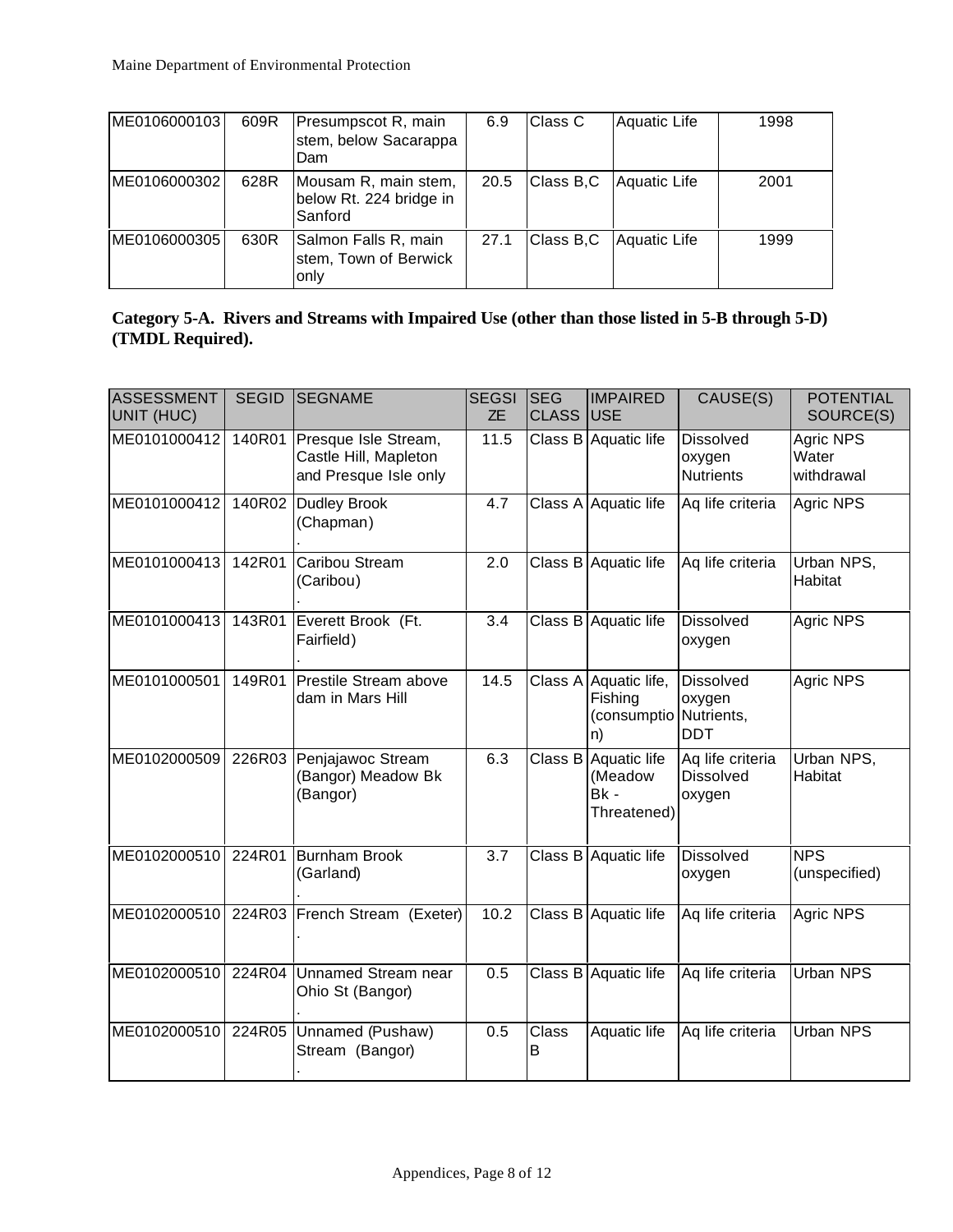| ME0102000510 | 224R06 | Unnamed Stream near<br>Valley Ave (Bangor)                            | 0.5 |             | Class B Aquatic life                         | Aq life criteria                                                   | Urban NPS                                       |
|--------------|--------|-----------------------------------------------------------------------|-----|-------------|----------------------------------------------|--------------------------------------------------------------------|-------------------------------------------------|
| ME0102000511 | 225R01 | Shaw Brook (Bangor,<br>Hampden)                                       | 5.5 |             | Class B Aquatic life                         | Aq life criteria                                                   | Urban NPS                                       |
| ME0103000306 | 314R02 | Cold Stream<br>(Skowhegan)                                            | 5.4 |             | Class B Aquatic life                         | Aq life criteria                                                   | Gen Dev NPS                                     |
| ME0103000306 | 320R04 | Mill Stream<br>(Norridgewock)                                         | 6.5 | Class B     | Aquatic life                                 | Aq life criteria                                                   | Waste disposal,<br>habitat                      |
| ME0103000308 | 331R   | E Branch of<br>Sebasticook R, main<br>stem, below<br>Sebasticook Lake | 9.0 | Class C     | Aquatic life<br>Fishing<br>(Consumpti<br>on) | <b>Dissolved</b><br>oxygen Dioxin,<br><b>PCBs</b>                  | Eutrophic lake<br>source, Agric<br><b>NPS</b>   |
| ME0103000309 | 327R01 | Mill Stream (Albion)                                                  | 2.3 |             | Class B Aquatic life                         | <b>Dissolved</b><br>oxygen                                         | Agric NPS                                       |
| ME0103000309 | 328R01 | China Lake Outlet<br>(Vassalboro)                                     | 4.3 |             | Class B Aquatic life                         | Aq life criteria<br><b>Nutrients</b>                               | Eutrophic lake<br>source, Agric<br><b>NPS</b>   |
| ME0103000310 |        | 322R01 Fish Brook (Fairfield)                                         | 4.9 |             | Class B Aquatic life                         | Aq life criteria                                                   | Agric NPS,<br>Habitat                           |
| ME0103000311 | 334R03 | Jock Stream (Wales)                                                   | 4.8 | Class B     | Aquatic life                                 | <b>Dissolved</b><br>oxygen<br><b>Nutrients</b>                     | Agric NPS                                       |
| ME0103000311 | 334R04 | Mill Stream<br>(Winthrop)                                             | 1.4 | Class B     | Aquatic life                                 | Aq life criteria                                                   | Urban NPS,<br>Habitat                           |
| ME0103000311 | 334R05 | Cobbossee Stream<br>(Gardiner)                                        | 1.5 | Class B     | Aquatic life                                 | Aq life criteria<br><b>Nutrients</b>                               | Eutrophic lake<br>source, habitat               |
| ME0103000312 | 333R03 | Kennedy Brook<br>(Augusta)                                            | 2.0 |             | Class B Aquatic life<br>Recreation           | Aq life criteria<br>Bacteria                                       | Urban NPS,<br>Habitat                           |
| ME0103000312 | 335R02 | <b>Togus Stream</b><br>(Chelsea)                                      | 2.0 | Class B     | Aquatic life                                 | Aq life criteria<br><b>Dissolved</b><br>oxygen<br><b>Nutrients</b> | Eutrophic lake<br>source, Hospital<br><b>PS</b> |
| ME0105000218 |        | 521R01 Warren Brook (Belfast)                                         | 6.3 |             | Class B Aquatic life                         | <b>Dissolved</b><br>oxygen                                         | <b>NPS</b><br>(unspecified)                     |
| ME0105000305 | 528R02 | West Branch Sheepscot<br><b>River below Halls</b><br>Corner           | 4.0 | Class<br>AA | Aquatic life<br>Recreation                   | <b>Dissolved</b><br>oxygen<br>Bacteria                             | Agric NPS                                       |
| ME0105000305 | 528R03 | Dyer River below Rt<br>215                                            | 5.0 |             | Class B Aquatic life<br>Recreation           | <b>Dissolved</b><br>oxygen<br>Bacteria                             | Agric NPS                                       |
| ME0105000305 | 528R04 | Trout Brook (Alna)                                                    | 2.3 | Class B     | Aquatic life                                 | <b>Dissolved</b><br>oxygen                                         | <b>NPS</b><br>(unspecified)                     |
| ME0105000305 |        | 528R05 Meadow Bk                                                      | 5.0 | Class       | Aquatic life                                 | <b>Dissolved</b><br>oxygen                                         | <b>NPS</b><br>(unspecified)                     |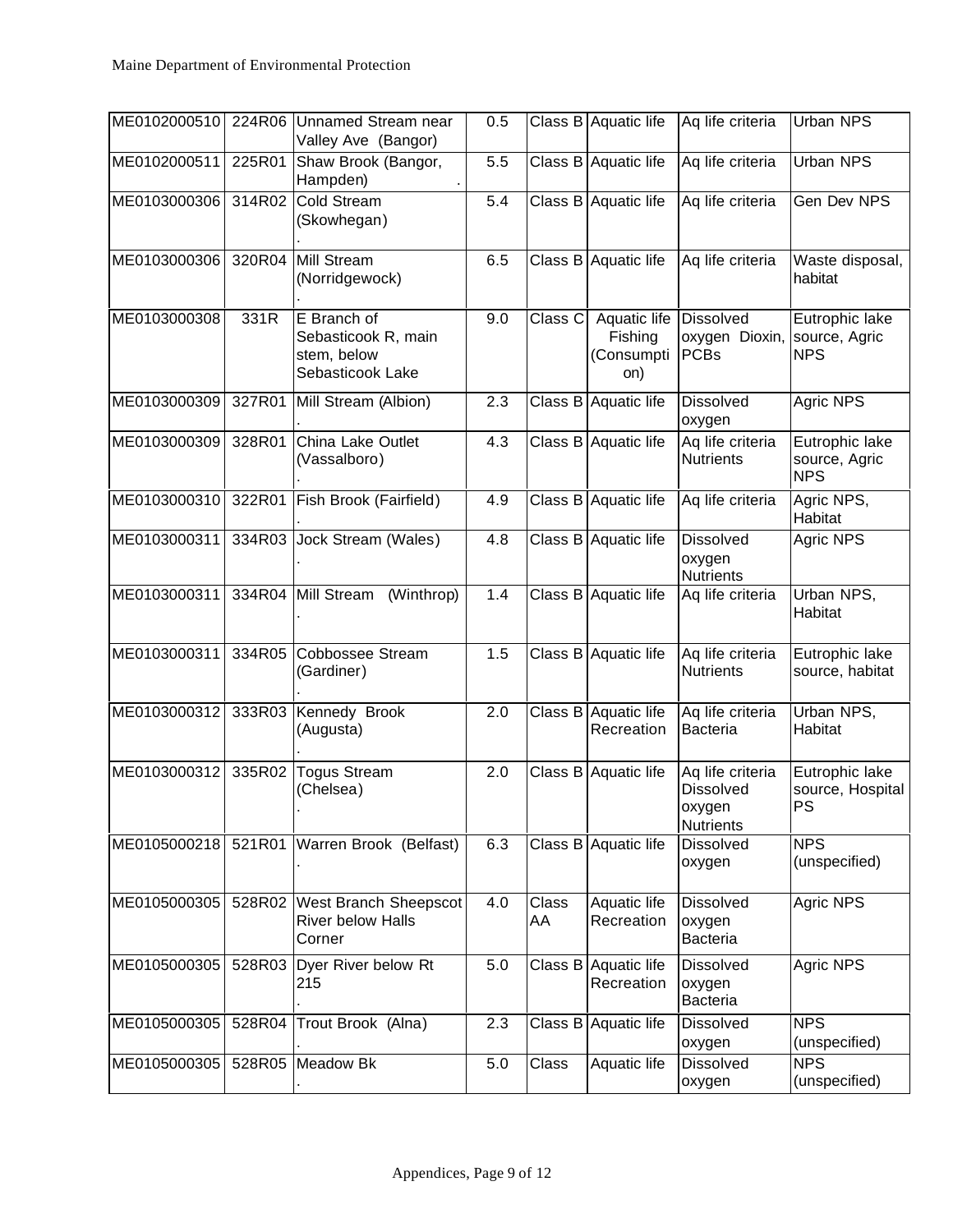| ME0105000305 |        | 528R06 Carlton Bk (Whitefield)                           | 2.8  | Class          | Aquatic life                       | <b>Dissolved</b><br>oxygen                      | <b>NPS</b><br>(unspecified)                             |
|--------------|--------|----------------------------------------------------------|------|----------------|------------------------------------|-------------------------------------------------|---------------------------------------------------------|
| ME0105000305 | 528R07 | Choate Bk (Windsor)                                      | 1.3  | Class          | Aquatic life                       | <b>Dissolved</b><br>oxygen                      | <b>NPS</b><br>(unspecified)                             |
| ME0104000205 | 410R01 | Whitney Brook (Canton)                                   | 2.0  | Class B        | Aquatic life                       | Aq life criteria                                | <b>NPS</b><br>(unspecified)                             |
| ME0104000208 | 413R01 | Jepson Brook<br>(Lewiston)                               | 3.0  | Class B        | Aquatic life<br>Recreation         | <b>Dissolved</b><br>oxygen<br><b>Bacteria</b>   | Urban NPS,<br>Habitat, CSO                              |
| ME0104000208 | 413R02 | Penley Brook (Auburn)                                    | 0.7  | Class B        | Aquatic life                       | <b>Dissolved</b><br>oxygen                      | NPS(unspecifie<br>d), Habitat                           |
| ME0104000208 | 413R03 | <b>Stetson Brook</b><br>(Lewiston)                       | 5.3  |                | Class B Aquatic life<br>Recreation | <b>Dissolved</b><br>oxygen<br><b>Bacteria</b>   | Gen Dev NPS,<br>Habitat                                 |
| ME0104000208 | 413R04 | Logan Brook<br>(Auburn)                                  | 1.0  | Class B        | Aquatic life<br>Recreation         | <b>Dissolved</b><br>oxygen<br><b>Bacteria</b>   | Urban NPS,<br>Habitat                                   |
| ME0104000208 | 413R06 | Goff Bk (Lewiston)                                       | 1.0  |                | Class B Aquatic life<br>Recreation | Habitat,<br><b>Bacteria</b>                     | Urban NPS,<br>Habitat                                   |
| ME0104000208 | 413R07 | <b>Gully Brook (Lewiston)</b>                            | 0.1  | Class B        | Aquatic life<br>Recreation         | Habitat,<br><b>Bacteria</b>                     | Urban NPS,<br>Habitat                                   |
| ME0104000208 | 413R08 | Lake Auburn Outlet<br>(Auburn)                           | 1.5  | Class B        | Aquatic life                       | Aq life criteria                                | Urban NPS,<br>Habitat                                   |
| ME0104000210 | 418R01 | Sabattus River between<br>Sabattus and<br>Androscoggin R | 22.8 | Class C        | Aquatic life                       | <b>Dissolved</b><br>oxygen,<br><b>Nutrients</b> | Eutrophic lake<br>source,<br>Municipal PS,<br>Agric NPS |
| ME0104000210 | 418R02 | No Name Brook<br>(Lewiston)                              | 9.2  | Class C        | Aquatic life<br>Recreation         | <b>Dissolved</b><br>oxygen<br><b>Bacteria</b>   | Gen Dev NPS                                             |
| ME0104000210 | 419R02 | Dill Bk (Lewiston)                                       | 1.0  | Class B        | Aquatic life                       | Aq life criteria                                | Urban NPS,<br>Habitat                                   |
| ME0104000210 | 419R01 | Unnamed stream<br>(Lisbon Falls at Rt 196)               | 0.5  | Class B        | Aquatic life                       | Aq life criteria                                | <b>Urban NPS</b>                                        |
| ME0106000102 | 603R02 | <b>Chandler River</b><br>including East Branch           | 29.0 |                | Class B Aquatic life               | <b>Dissolved</b><br>oxygen                      | <b>NPS</b><br>(unspecified)                             |
| ME0106000102 | 603R06 | Cole Brook (Gray)                                        | 2.0  | Class B        | Aquatic life                       | Aq life criteria                                | Agric NPS                                               |
| ME0106000103 | 608R01 | Presumpscot River,<br>Dundee Dam to<br>Sacarrappa Dam    | 16.1 | Class<br>A,B,C | Aquatic life                       | <b>Dissolved</b><br>oxygen                      | Hydropower,<br><b>NPS</b><br>(unspecified)              |
| ME0106000103 | 607R01 | Black Brook (Windham)                                    | 5.6  | Class B        | Aquatic life                       | <b>Dissolved</b><br>oxygen                      | Gen Dev NPS                                             |
| ME0106000103 | 607R03 | <b>Colley Wright Brook</b><br>(Windham)                  | 7.6  | Class B        | Aquatic life<br>Recreation         | <b>Dissolved</b><br>oxygen<br><b>Bacteria</b>   | Gen Dev NPS                                             |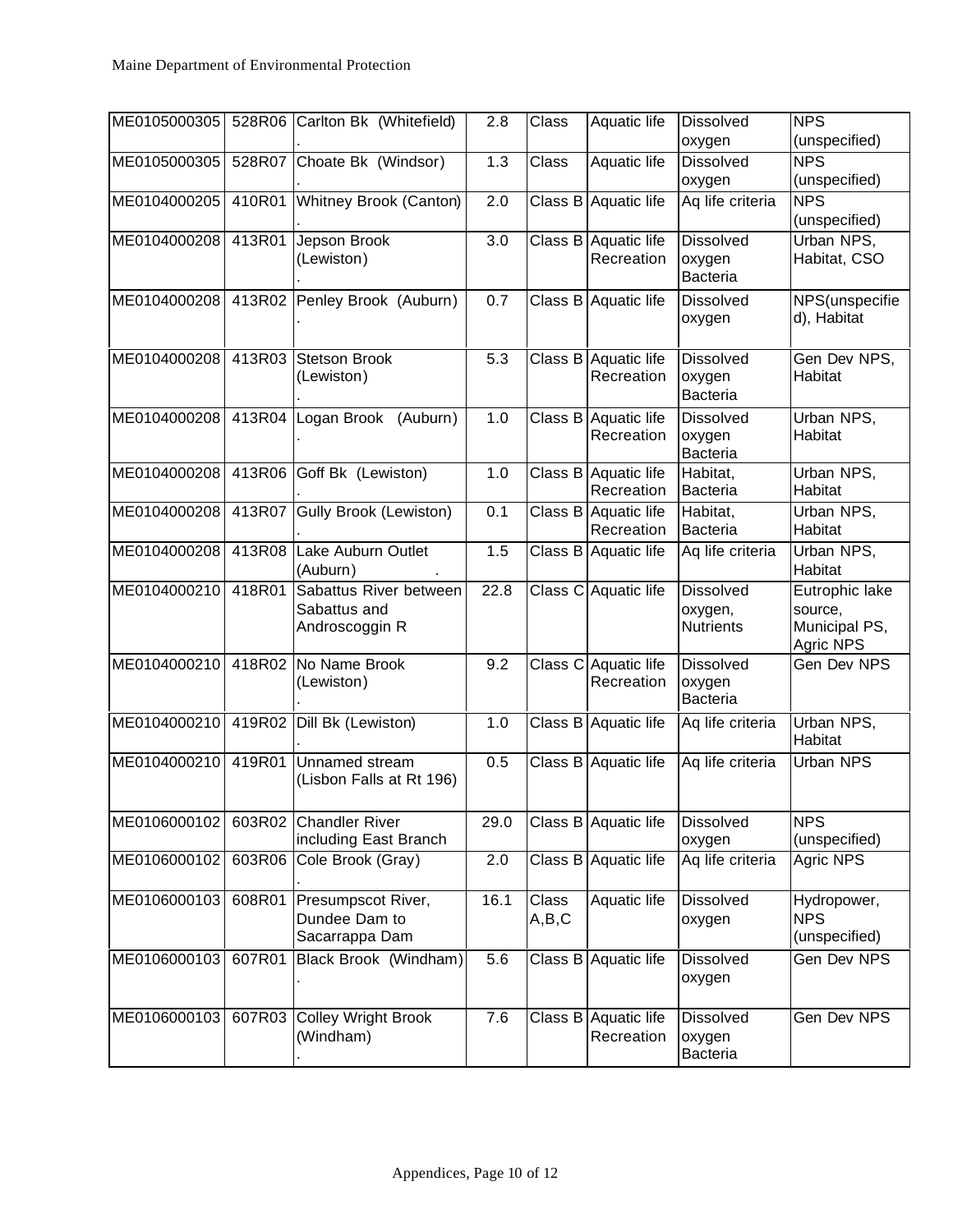| ME0106000103 | 607R06 | Hobbs Brook<br>(Cumberland)                                | 1.5  |                 | Class B Aquatic life<br>Recreation                   | <b>Dissolved</b><br>oxygen<br><b>Bacteria</b> | Gen Dev NPS                                  |
|--------------|--------|------------------------------------------------------------|------|-----------------|------------------------------------------------------|-----------------------------------------------|----------------------------------------------|
| ME0106000103 |        | 607R07 Inkhorn Brook<br>(Westbrook)                        | 4.1  |                 | Class B Aquatic life<br>Recreation                   | <b>Dissolved</b><br>oxygen<br><b>Bacteria</b> | Gen Dev NPS                                  |
| ME0106000103 | 607R08 | Mosher Brook<br>(Gorham)                                   | 1.8  |                 | Class B Aquatic life<br>Recreation                   | <b>Dissolved</b><br>oxygen<br><b>Bacteria</b> | Gen Dev NPS                                  |
| ME0106000103 | 607R09 | Otter Brook (Windham)                                      | 1.9  |                 | Class B Aquatic life<br>Recreation                   | <b>Dissolved</b><br>oxygen<br><b>Bacteria</b> | Gen Dev NPS                                  |
| ME0106000103 | 607R10 | Thayer Brook (Gray)                                        | 4.3  | Class B         | Aquatic life                                         | <b>Dissolved</b><br>oxygen                    | Agric NPS                                    |
| ME0106000104 |        | 611R02 Phillips Brook<br>(Scarborough)                     | 1.5  |                 | Class C Aquatic life                                 | <b>Dissolved</b><br>oxygen                    | <b>Urban NPS</b>                             |
| ME0106000105 | 610R01 | Capisic Brook<br>(Portland)                                | 3.0  | Class C         | Aquatic life                                         | Aq life criteria                              | Urban NPS,<br>Habitat                        |
| ME0106000105 | 610R02 | Clark Brook<br>(Westbrook)                                 | 1.2  |                 | Class C Aquatic life                                 | <b>Dissolved</b><br>oxygen                    | Gen Dev NPS,<br>Habitat                      |
| ME0106000105 | 610R03 | Long Creek (South<br>Portland)                             | 3.5  | Class C Fishing | Aquatic life                                         | Aq life criteria                              | Urban NPS,<br>Habitat                        |
| ME0106000105 | 610R04 | <b>Stroudwater River</b><br>(South Portland,<br>Westbrook) | 14.1 | Class B         | Aquatic life                                         | <b>Dissolved</b><br>oxygen                    | Gen Dev NPS                                  |
| ME0106000105 | 610R05 | Trout Brook (South<br>Portland)                            | 2.9  |                 | Class C Aquatic life                                 | Aq life criteria                              | <b>Urban NPS</b>                             |
| ME0106000105 | 610R06 | Kimball Brook<br>(South<br>Portland)                       | 1.5  |                 | Class C Aquatic life                                 | Aq life criteria                              | <b>Urban NPS</b>                             |
| ME0106000105 | 610R07 | Red Brook<br>(Scarborough, S<br>Portland)                  | 4.6  |                 | Class C Aquatic life<br>Fishing<br>(consumptio<br>n) | Aq life criteria<br><b>PCBs</b>               | Urban NPS,<br>Waste disposal                 |
| ME0106000105 | 610R08 | Fall Bk (Portland)                                         | 2.5  | Class C         | Aquatic life                                         | Aq life criteria                              | Urban NPS                                    |
| ME0106000105 | 610R09 | <b>Barberry Cr</b><br>(South<br>Portland)                  | 1.0  |                 | Class C Aquatic life                                 | Aq life criteria                              | Urban NPS                                    |
| ME0106000106 | 602R01 | <b>Frost Gully Brook</b><br>(Freeport)                     | 3.0  |                 | Class A Aquatic life<br>Recreation                   | <b>Dissolved</b><br>oxygen<br><b>Bacteria</b> | Urban NPS                                    |
| ME0106000106 | 602R02 | Mare Brook<br>(Brunswick)                                  | 3.1  |                 | Class B Aquatic life                                 | Aq life criteria                              | Indus (military)<br>NPS, Urban<br><b>NPS</b> |